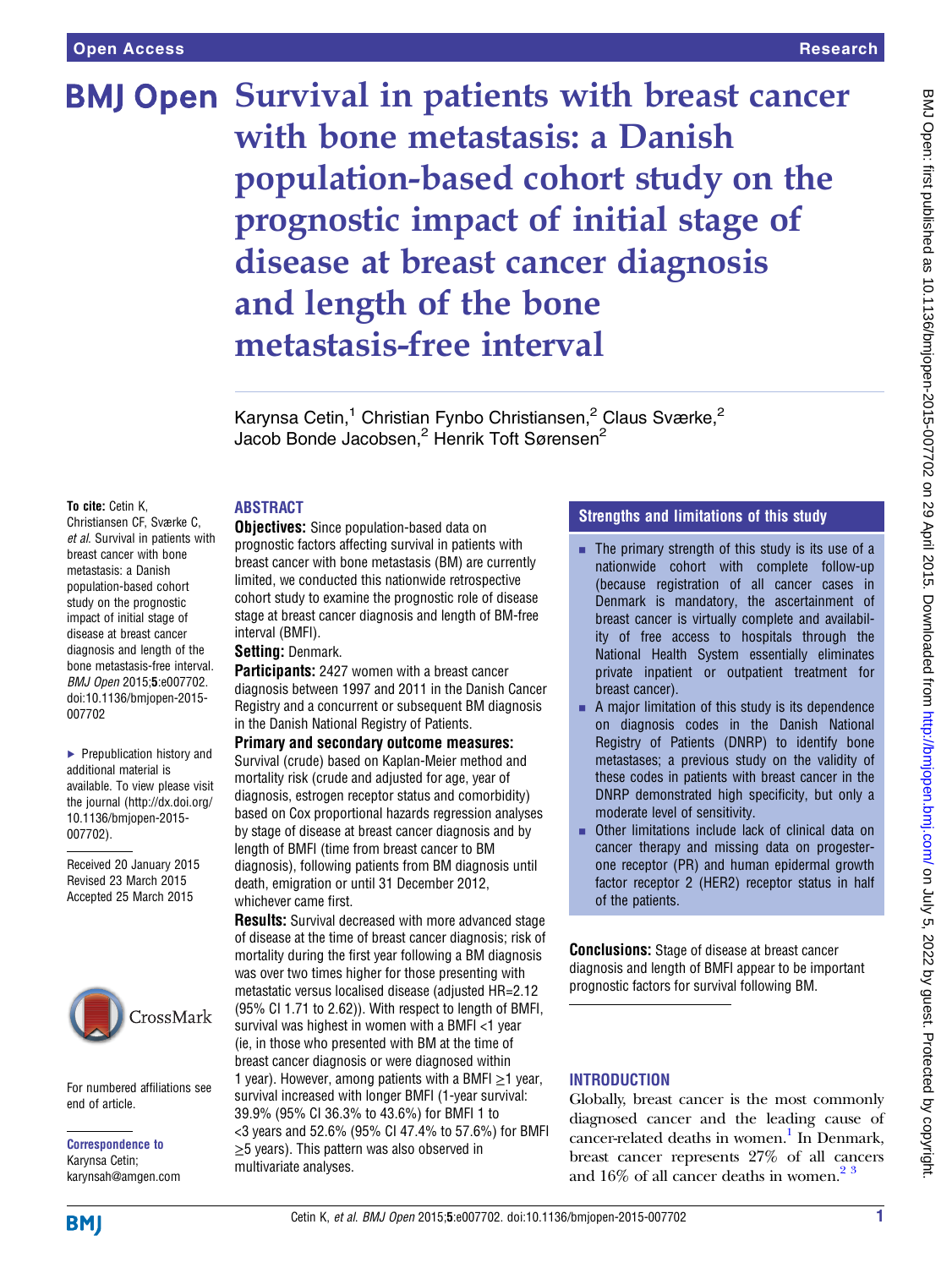Approximately, 5% of women present with metastatic disease during breast cancer diagnosis<sup>1</sup>  $\frac{4}{3}$  and bone is the most frequent site of metastatic lesions.<sup>[5](#page-7-0)</sup> In population-based cohort studies of patients with newly diagnosed breast cancer, 1–2% have bone metastasis (BM) at diagnosis and another 5–6% are diagnosed to have BM within the next  $5$  years.<sup>[4 6](#page-7-0)</sup> Given the high prevalence of breast cancer, the burden of metastatic bone disease secondary to this disease is important. In the USA, it was estimated that approximately 91 000 women were living with BM from breast cancer at the end of 2008.<sup>[7](#page-7-0)</sup>

BM can cause considerable morbidity and reduced quality of life in women with advanced breast cancer.<sup>[8](#page-7-0)</sup> The accelerated bone resorption associated with BM results in a range of skeletal-related events (SREs), including radiation or surgery to bone, pathological fractures and spinal cord compression. Studies have demonstrated that at least one of these SREs occurs in nearly 50% of patients with breast cancer with BM and is associated with a poor prognosis. $469$  Still, the estimated life expectancy in this patient population is quite long. The rate of 1-year survival in patients with breast cancer with BM, with and without subsequent SREs, has been reported to be  $40\%$  and  $59\%$ , respectively.<sup>9</sup>

Although recent population-based research has improved our empirical understanding of the occurrence of metastatic bone disease secondary to breast cancer, and have quantified the impact of BM and subsequent SREs on breast cancer survival,  $4 \times 7 \times 9$  important gaps in the data remain. It is well recognised that patients with breast cancer with BM represent a diverse group in terms of survival, prognosis and risk of SREs.10–[17](#page-7-0) However, real-world data on the prognostic value of specific patient, tumour and treatment characteristics following the onset of BM are limited. Given the heterogeneity of patients with breast cancer with BM, such information can assist in counselling patients, in determining appropriate treatment strategies and in suggesting new therapeutic targets.

We undertook this nationwide study in Denmark to examine the prognostic role of two specific factors affecting survival among patients with breast cancer with BM: (1) initial breast cancer stage at diagnosis; and (2) time between diagnoses of breast cancer and BM (ie, length of the BM-free interval (BMFI)).

# METHODS

# Study design and setting

This nationwide historical cohort study was conducted in Denmark (∼2.8 million female inhabitants), whose entire population receives tax-supported healthcare from the Danish National Health Service. Since 1968, the Civil Registration System (CRS) has assigned to every Danish citizen a unique 10-digit civil registration number encoded for date of birth and gender.<sup>18</sup> The CRS also tracks address changes, dates of emigration

and changes in vital status, and allows for unambiguous linkage among all Danish population-based administra-tive and health registries.<sup>[19](#page-7-0)</sup>

The nationwide Danish Cancer Registry (DCR) has recorded all incident cases of cancer in Denmark since  $1943.<sup>20</sup>$  $1943.<sup>20</sup>$  $1943.<sup>20</sup>$  The DCR collects data on patient demographics, tumour site, tumour morphology and tumour stage at diagnosis. The Danish National Registry of Patients (DNRP) has collected electronic data on hospitalisations since 1977 and on outpatient and emergency room visits since  $1995.<sup>21</sup>$  $1995.<sup>21</sup>$  $1995.<sup>21</sup>$  For each hospital contact, the DNRP records dates of admission and discharge, surgical procedures, and up to 20 diagnoses coded by physicians at discharge as per the Danish version of the International Classification of Diseases, 10th revision (ICD-10).

## Patients with breast cancer with BM

Our study included all women aged  $\geq$ 18 years with an incident diagnosis of breast cancer in the DCR between 1 January 1997 and 31 December 2011, who also had a diagnosis of BM in the DNRP within 30 days before the breast cancer diagnosis (date of cancer diagnosis is generally recorded as month and year) or at any point after the breast cancer diagnosis. To ensure that BM originated from breast cancer, we excluded patients who had an additional incident cancer diagnosis at another site during the time period between the breast cancer and BM diagnoses.

#### Breast cancer stage and length of the BMFI

Disease stage at breast cancer diagnosis (recorded as the extent of tumour spread—localised (confined within the breast), regional (spread to the lymph nodes) or metastatic (spread to other organs)) was obtained from the DCR. Length of BMFI was calculated as the time from the breast cancer diagnosis in the DCR to the BM diagnosis in the DNRP. Length of BMFI was categorised as follows: <1 year (women who presented with BM at the time of breast cancer diagnosis were included in this category); 1 to <3; 3 to <5 and  $\geq$ 5 years.

#### Other patient and clinical characteristics

Level of comorbidity was assessed using the Charlson Comorbidity Index (CCI)—a weighted index based on 19 chronic conditions. $22$  A CCI score (excluding breast cancer and metastatic solid tumours) was calculated for each patient using all hospital diagnoses recorded in the DNRP during the 5 years prior to the diagnosis date of BM. CCI scores were categorised as low (score of 0); medium (score of 1–2) or high (score >2). We also determined whether there were distant metastases to other sites prior to or on the diagnosis date of BM. In addition, we obtained information from the DNRP on SREs occurring on or after the diagnosis date of BM, including radiation to bone, pathological fractures, surgery to bone and spinal cord compression. It is important to note that we assumed that administration of any conventional external radiation was radiation to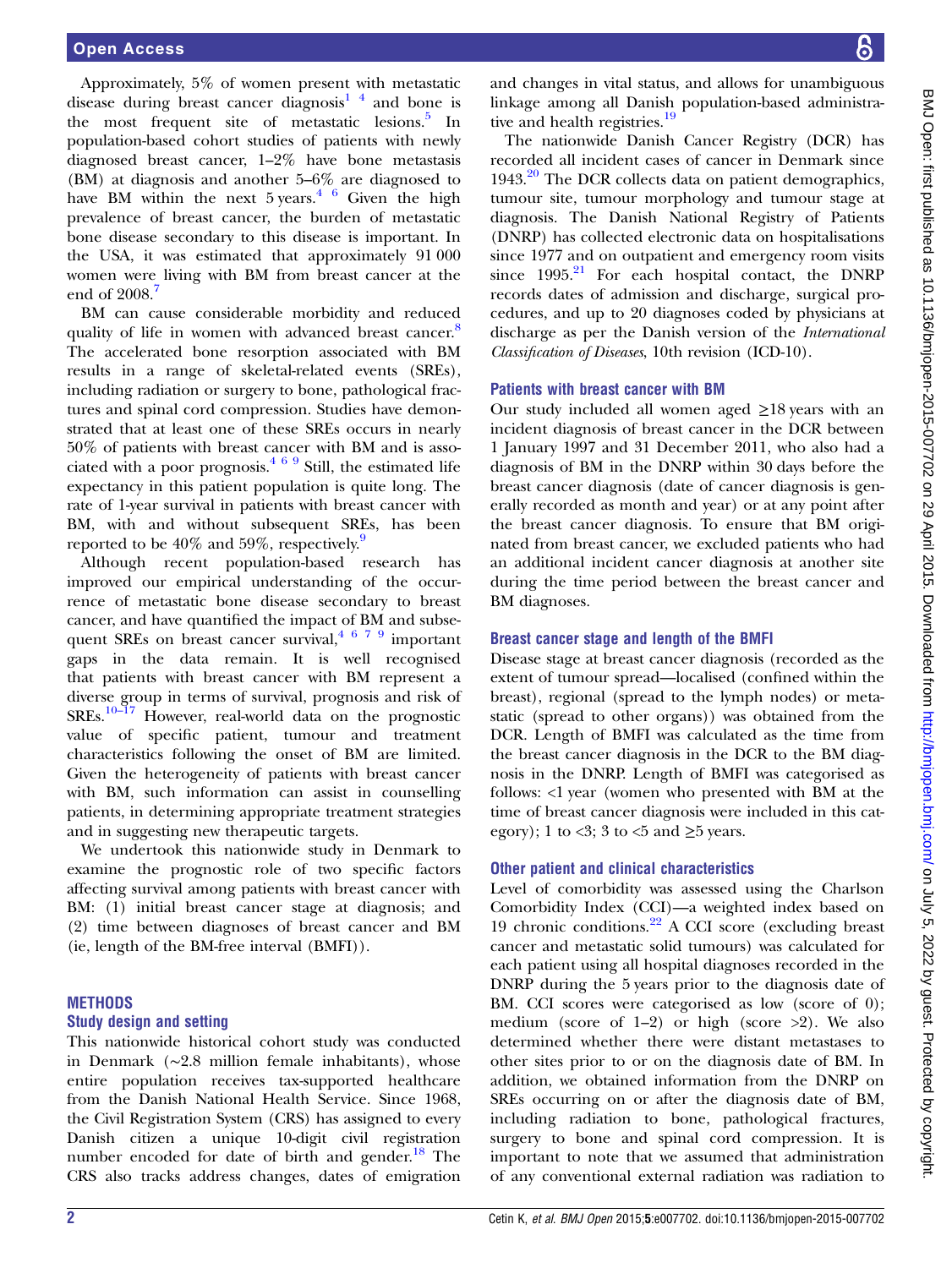bone, since the code for radiation does not specify location and all patients in the study cohort had BM.

We used information from the Danish National Pathology Registry to assess immunohistochemistry expression among the breast cancer cases within ±90 days of their diagnosis (estrogen receptor (ER)-positive/negative, progesterone receptor (PR)-positive/negative and HER2 (human epidermal growth factor receptor 2)-positive/negative).<sup>[23](#page-7-0)</sup> Data in the Pathology Registry are coded according to the Systematized Nomenclature of Medicine [\(http://www.snomed.org](http://www.snomed.org)). We classified breast cancer cases according to ER status (positive vs negative) and into one of the following three subsets: (1) ER/ PR-positive and HER2-negative; (2) HER2-positive (regardless of ER and PR status); and (3) ER/PR-negative and HER2-negative.

#### **Mortality**

We obtained data on mortality and migration from the CRS, which is updated daily. Each patient with breast cancer in our cohort was followed from the date of BM diagnosis until the date of death, emigration or until 31 December 2012, whichever came first.

#### Statistical analysis

Kaplan-Meier curves were constructed to describe survival by stage at the time of breast cancer diagnosis and by length of BMFI. On this basis, 1-year, 3-year and 5-year survival was estimated. For the estimates of 3-year survival, we restricted the study cohort to patients with breast cancer diagnosed with BM before the year 2010 to ensure the potential for at least 3 years of follow-up for each patient and limit the influence of changes related to calendar year (including changes in treatment over time) on length of BMFI and hence, on any analyses with length of BMFI as a covariate. Likewise, for the estimates of 5-year survival, we restricted the study cohort to those diagnosed with BM before the year 2008.

We also used Cox proportional hazards regression analyses and associated 95% CIs to assess whether the hazard (risk) of death in patients with breast cancer with BM during the first year after a diagnosis of BM varied by stage at the time of breast cancer diagnosis and by length of BMFI, after adjusting for the following other important characteristics: age at breast cancer diagnosis, time period of breast cancer diagnosis, ER status (as a surrogate for treatment received for breast cancer), level of comorbidity and presence/absence of other distant metastases at or prior to diagnosis of BM. For these analyses, patients with breast cancer were followed from the date of BM diagnosis until the date of death, emigration or the end of 1 year of follow-up, whichever came first. We restricted these analyses to the first year of follow-up because not only is this a clinically relevant time period following a diagnosis of BM, but it also minimises the impact of calendar year on length of BMFI and subsequent analyses involving comparisons based on length of BMFI, as previously discussed.

A complete list of codes for all primary study definitions is provided in online supplementary appendix 1. All analyses were conducted using SAS software (V.9.2; SAS Institute Inc, Cary, North Carolina, USA).

#### RESULTS

#### Patient characteristics

We identified 2427 women diagnosed with breast cancer in Denmark between 1997 and 2011, who also had a diagnosis of BM secondary to their breast cancer. Median follow-up from the time of BM diagnosis until the date of death, emigration or until 31 December 2012 was 1.12 years (IQR 0.24–2.73 years). Median time between the diagnoses of breast cancer and BM was 1.85 years (IQR 0.16–3.78 years).

The patient and clinical characteristics of the study cohort are presented overall and stratified by initial breast cancer stage at diagnosis in [table 1](#page-3-0) and by length of BMFI in [table 2](#page-4-0). Approximately half of patients initially presented with regional disease at the time of their breast cancer diagnosis. The remaining cases were classified as localised (17%), metastatic (25%) or unknown (8%) at the time of diagnosis. The distribution of patients across the BMFI groups was as follows: 38% had a BMFI of  $\langle$ 1 year; 28% had a BMFI of 1 to  $\langle$ 3 years; 19% had a BMFI of 3 to <5 years and 15% had a BMFI of ≥5 years. Patients who presented with more advanced disease stages at the time of breast cancer diagnosis progressed to BM more quickly. Among patients diagnosed with localised disease, the median time to BM was 3 years, while among those presenting with metastatic disease, the median time to BM was less than 1 year.

Over half of the study cohort was diagnosed with breast cancer at age 60 years or older, and the median age at diagnosis of BM was 63 years (range 28–97 years). Just over one-third (36%) of our study cohort were diagnosed with breast cancer in the earliest time period (1997–2001); 42% were diagnosed in 2002–2006; and 22% were diagnosed in 2007–2011. There was greater representation of metastatic disease at breast cancer diagnosis and shorter lengths of BMFI in women diagnosed with breast cancer in recent years. Importantly, this simply reflects the fact that these women had less time to develop BM and be included in our study compared with women diagnosed with breast cancer in earlier years. For example, women diagnosed with breast cancer in 1997–2001 had 10–14 years (1998– 2011) for their development of BM, whereas women diagnosed with breast cancer in 2007–2011 had <1 to 4 years (2008–2011) for the development of BM. If women diagnosed with breast cancer in recent years been followed longer, more would have developed BM and been included in our study. Also, these patients would have been distributed more evenly across stage of disease at breast cancer diagnosis and length of BMFI, as seen in patients diagnosed with breast cancer in 1997–2001.

Approximately, 77% of women were diagnosed with ER-positive tumours. Additionally, the majority of women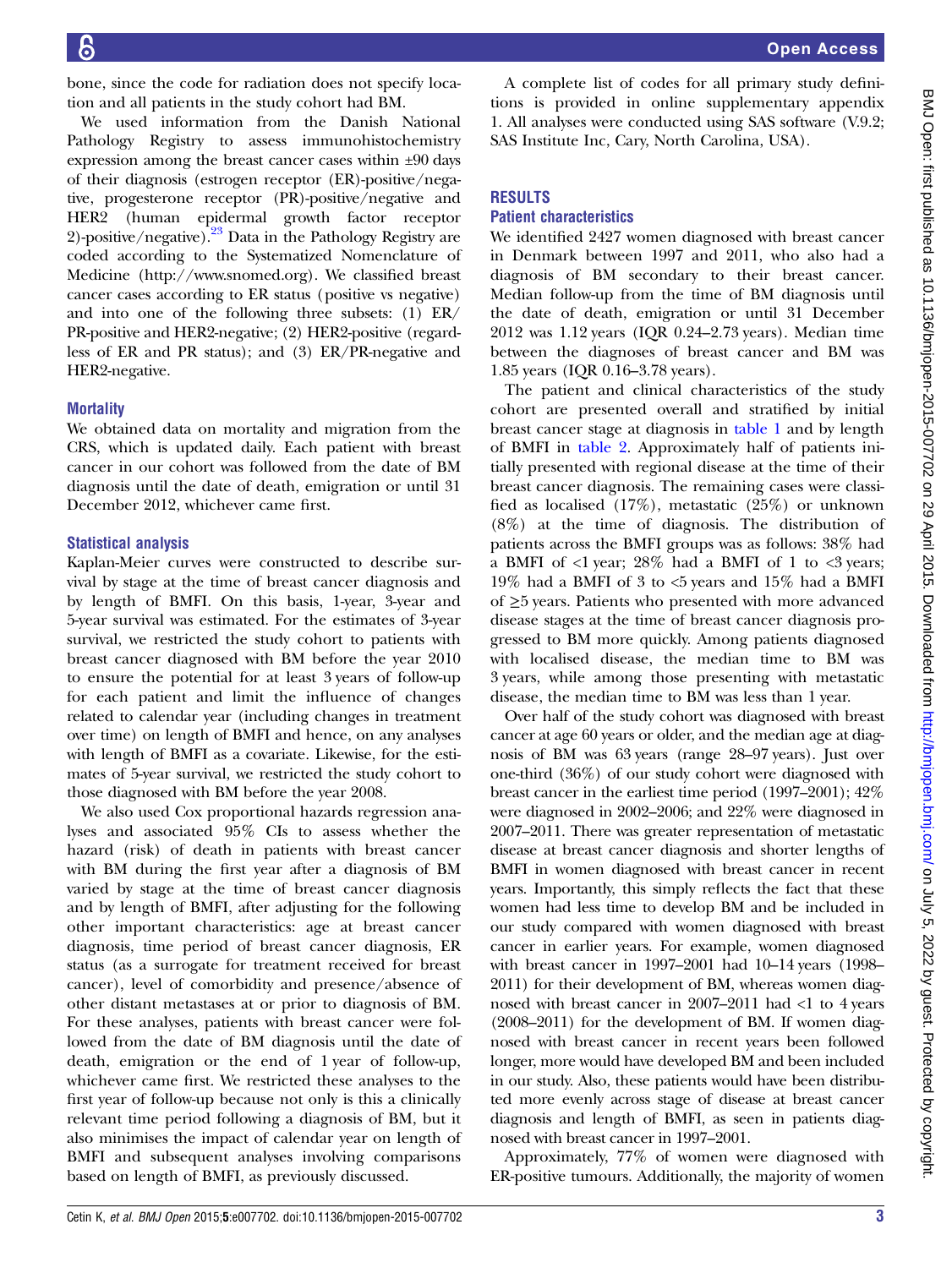|                                          | Stage of disease at BC diagnosis         |                                          |                                           |                                      |                                       |
|------------------------------------------|------------------------------------------|------------------------------------------|-------------------------------------------|--------------------------------------|---------------------------------------|
|                                          | <b>Localised BC</b><br>$N = 420$<br>N(%) | <b>Regional BC</b><br>$N = 1204$<br>N(%) | <b>Metastatic BC</b><br>$N = 606$<br>N(%) | <b>Unknown</b><br>$N = 197$<br>N(% ) | <b>Overall</b><br>$N = 2427$<br>N(% ) |
| Age at BC diagnosis (years)              |                                          |                                          |                                           |                                      |                                       |
| $25 - 49$                                | 94 (22%)                                 | 319 (27%)                                | 89 (15%)                                  | 30 (15%)                             | 532 (22%)                             |
| $50 - 59$                                | 103 (25%)                                | 340 (28%)                                | 129 (21%)                                 | 45 (23%)                             | 617 (25%)                             |
| $60 - 69$                                | 120 (29%)                                | 321 (27%)                                | 201(33%)                                  | 56 (28%)                             | 698 (29%)                             |
| $\geq 70$                                | 103 (25%)                                | 224 (19%)                                | 187 (31%)                                 | 66 (34%)                             | 580 (24%)                             |
| Time period of BC diagnosis              |                                          |                                          |                                           |                                      |                                       |
| 1997-2001                                | 211 (50%)                                | 492 (41%)                                | 135 (22%)                                 | 36 (18%)                             | 874 (36%)                             |
| 2002-2006                                | 161 (38%)                                | 528 (44%)                                | 242 (40%)                                 | 80 (41%)                             | 1011 (42%)                            |
| 2007-2011                                | 48 (11%)                                 | 184 (15%)                                | 229 (38%)                                 | 81(41%)                              | 542 (22%)                             |
| Hormone receptor and HER2 status         |                                          |                                          |                                           |                                      |                                       |
| <b>ER-positive</b>                       | 313 (75%)                                | 890 (74%)                                | 500 (83%)                                 | 156 (79%)                            | 1859 (77%)                            |
| ER-negative                              | 99 (24%)                                 | 295 (25%)                                | 98 (16%)                                  | 35 (18%)                             | 527 (22%)                             |
| <b>Unknown</b>                           | 8(2%)                                    | 19(2%)                                   | 8(1%)                                     | 6(3%)                                | 41 (2%)                               |
| ER/PR-positive and HER2-negative         | 61 (15%)                                 | 200 (17%)                                | 180 (30%)                                 | 50 (25%)                             | 491 (20%)                             |
| HER2-positive (any ER/PR status)         | 46 (11%)                                 | 216 (18%)                                | 97 (16%)                                  | 34 (17%)                             | 393 (16%)                             |
| ER/PR-negative and HER2-negative         | 42 (10%)                                 | $128(11\%)$                              | 51(8%)                                    | 17(9%)                               | 238 (10%)                             |
| <b>Unknown</b>                           | 271 (65%)                                | 660 (55%)                                | 278 (46%)                                 | 96 (49%)                             | 1305 (54%)                            |
| Charlson Comorbidity Index score         |                                          |                                          |                                           |                                      |                                       |
| 0                                        | 316 (75%)                                | 925 (77%)                                | 476 (79%)                                 | 145 (74%)                            | 1862 (77%)                            |
| $1 - 2$                                  | 87 (21%)                                 | 245 (20%)                                | 111 (18%)                                 | 42 (21%)                             | 485 (20%)                             |
| >2                                       | 17(4%)                                   | 34(3%)                                   | 19 (3%)                                   | 10(5%)                               | 80 (3%)                               |
| Median age (range) at BM diagnosis       | 64 years                                 | 62 years                                 | 65 years                                  | 67 years                             | 63 years                              |
|                                          | $(28 - 92)$                              | $(28 - 97)$                              | $(28 - 95)$                               | $(34 - 92)$                          | $(28 - 97)$                           |
| Length of BMFI                           |                                          |                                          |                                           |                                      |                                       |
| 0 to $<$ 1 year                          | 79 (19%)                                 | 264 (22%)                                | 491 (81%)                                 | 84 (43%)                             | 918 (38%)                             |
| 1 to $<$ 3 years                         | 131 (31%)                                | 426 (35%)                                | 71 (12%)                                  | 58 (29%)                             | 686 (28%)                             |
| 3 to $<$ 5 years                         | 108 (26%)                                | 281 (23%)                                | 38 (6%)                                   | 35 (18%)                             | 462 (19%)                             |
| $\geq$ 5 years                           | 102 (24%)                                | 233 (19%)                                | 6(1%)                                     | 20 (10%)                             | 361 (15%)                             |
| 25th centile                             | 1.43 years                               | $1.16$ years                             | 0.02 years                                | 0.12 years                           | $0.16$ years                          |
| Median                                   | 3.01 years                               | 2.54 years                               | 0.07 years                                | 1.52 years                           | 1.85 years                            |
| 75th centile                             | 4.87 years                               | 4.34 years                               | 0.44 years                                | 3.30 years                           | 3.78 years                            |
| Other metastases recorded at or before   | 200 (48%)                                | 691 (57%)                                | 296 (49%)                                 | 105 (53%)                            | 1292 (53%)                            |
| <b>BM</b> diagnosis                      |                                          |                                          |                                           |                                      |                                       |
| Skeletal-related events at BM diagnosis* |                                          |                                          |                                           |                                      |                                       |
| Radiation to bone                        | 81 (19%)                                 | 258 (21%)                                | 124 (20%)                                 | 21(11%)                              | 484 (20%)                             |
| Pathological fracture                    | 11(3%)                                   | 41 (3%)                                  | 14(2%)                                    | 1(1%)                                | 67 (3%)                               |
| Spinal cord compression                  | 12 (3%)                                  | 33 (3%)                                  | 12 (2%)                                   | 6(3%)                                | 63 (3%)                               |
| Surgery to bone                          | 10(2%)                                   | 29 (2%)                                  | 19(3%)                                    | 5(3%)                                | 63 (3%)                               |
| *Categories not mutually exclusive.      |                                          |                                          |                                           |                                      |                                       |
|                                          |                                          |                                          |                                           |                                      |                                       |

<span id="page-3-0"></span>Table 1 Study cohort of patients with breast cancer with BM (N=2427) by stage of disease at BC diagnosis

BC, breast cancer; BM, bone metastasis; BMFI, bone metastasis-free interval; ER, estrogen receptor; HER2, human epidermal growth factor receptor 2; PR, progesterone receptor.

had no additional underlying disease recorded in the 5 years before their diagnosis of BM. Evidence of most types of SREs on diagnosis of BM was also relatively infrequent; 20% of patients had documentation of radiation, but 3% had pathological fracture, 3% had spinal cord compression and 3% had surgery to bone. We were unable to categorise over half of the cohort into one of the three hormone receptor and HER2 status groupings (ER/PR-positive and HER2-negative; HER2-positive (regardless of ER and PR status); and ER/PR-negative and HER2-negative), because only 53% of cases had data on PR status and 43% had information on HER2 status.

# Survival

Survival was relatively poor in this cohort of patients with breast cancer with BM (1-year, 3-year and 5-year survival: 52.4% (95% CI 50.4% to 54.4%), 26.4% (95% CI 24.5% to 28.3%) and 13.1% (95% CI 11.4% to 14.8%), respectively; [table 3\)](#page-5-0). Survival was highest in women who had localised disease at their breast cancer diagnosis (1-year survival: 59.0% (95% CI 54.2% to 63.6%), and 5-year survival: 19.6% (95% CI 15.3% to 24.5%)) compared with those diagnosed with regional or metastatic disease [\(table 3](#page-5-0)). After adjusting for important prognostic factors, patients who presented with metastatic disease at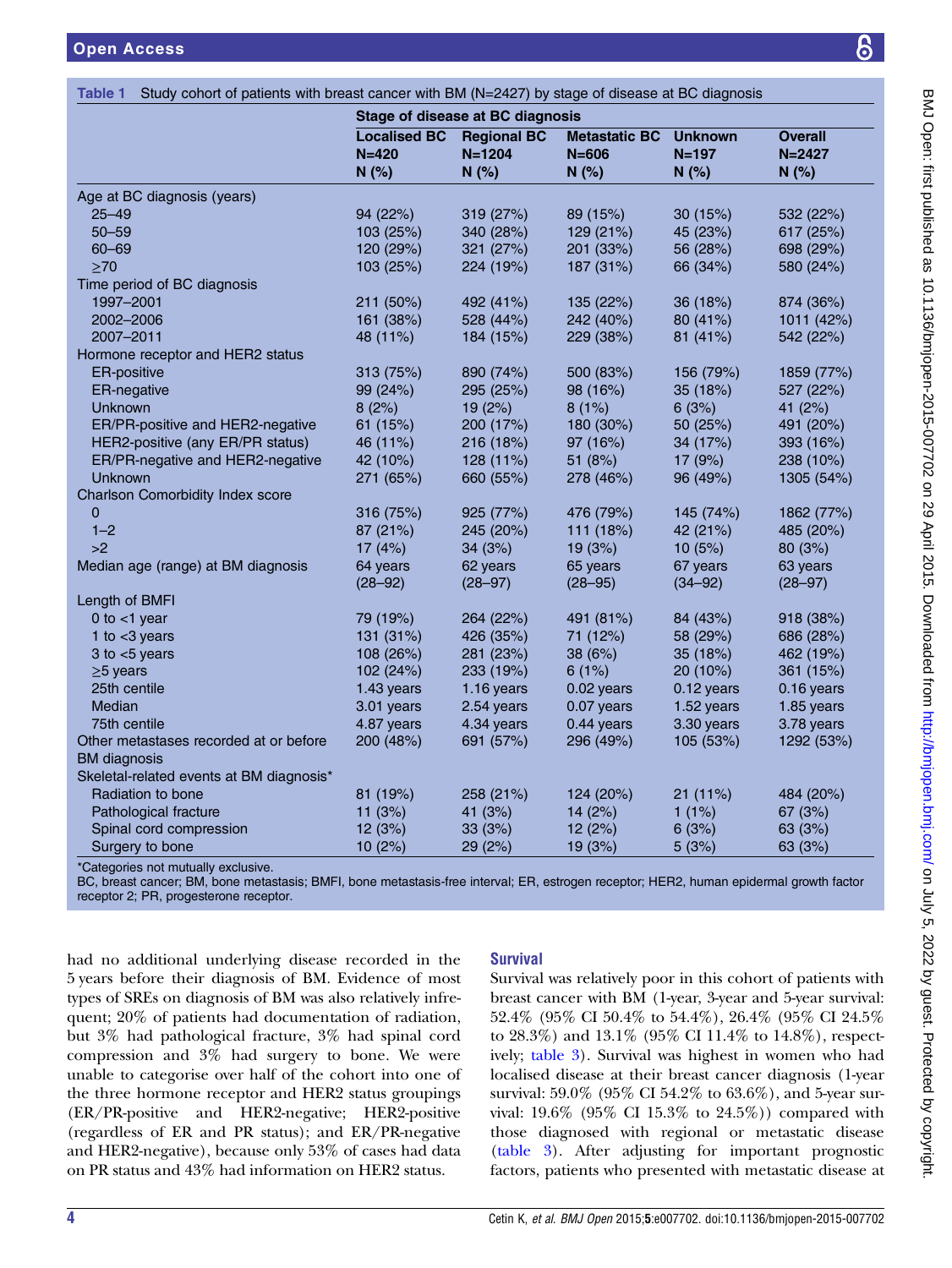|                                                     | Length of BM-free interval |                                                       |                                         |                                     |                                      |
|-----------------------------------------------------|----------------------------|-------------------------------------------------------|-----------------------------------------|-------------------------------------|--------------------------------------|
|                                                     | $N = 918$<br>N(%)          | 0 to $<$ 1 year 1 to $<$ 3 years<br>$N = 686$<br>N(%) | $3$ to $<$ 5 years<br>$N = 462$<br>N(%) | $\geq$ 5 years<br>$N = 361$<br>N(%) | <b>Overall</b><br>$N = 2427$<br>N(%) |
| Age at BC diagnosis (years)                         |                            |                                                       |                                         |                                     |                                      |
| $25 - 49$                                           | 146 (16%)                  | 158 (23%)                                             | 126 (27%)                               | 102 (28%)                           | 532 (22%)                            |
| $50 - 59$                                           | 209 (23%)                  | 187 (27%)                                             | 111 (24%)                               | 110 (30%)                           | 617 (25%)                            |
| $60 - 69$                                           | 277 (30%)                  | 197 (29%)                                             | 145 (31%)                               | 79 (22%)                            | 698 (29%)                            |
| $\geq 70$                                           | 286 (31%)                  | 144 (21%)                                             | 80 (17%)                                | 70 (19%)                            | 580 (24%)                            |
| Time period of BC diagnosis                         |                            |                                                       |                                         |                                     |                                      |
| 1997-2001                                           | 214 (23%)                  | 215 (31%)                                             | 198 (43%)                               | 247 (68%)                           | 874 (36%)                            |
| 2002-2006                                           | 377 (41%)                  | 311 (45%)                                             | 209 (45%)                               | 114 (32%)                           | 1011 (42%)                           |
| 2007-2011                                           | 327 (36%)                  | 160 (23%)                                             | 55 (12%)                                | $0(0\%)$                            | 542 (22%)                            |
| Stage of disease at BC diagnosis                    |                            |                                                       |                                         |                                     |                                      |
| Localised                                           | 79 (9%)                    | 131 (19%)                                             | 108 (23%)                               | 102(28%)                            | 420 (17%)                            |
| Regional                                            | 264 (29%)                  | 426 (62%)                                             | 281 (61%)                               | 233 (65%)                           | 1204 (50%)                           |
| Metastatic                                          | 491 (53%)                  | 71 (10%)                                              | 38(8%)                                  | 6(2%)                               | 606 (25%)                            |
| Unknown                                             | 84 (9%)                    | 58 (8%)                                               | 35(8%)                                  | 20(6%)                              | 197 (8%)                             |
| Hormone receptor and HER2 status                    |                            |                                                       |                                         |                                     |                                      |
| <b>ER-positive</b>                                  | 714 (78%)                  | 474 (69%)                                             | 367 (79%)                               | 304 (84%)                           | 1859 (77%)                           |
| ER-negative                                         | 188 (20%)                  | 199 (29%)                                             | 89 (19%)                                | 51 (14%)                            | 527 (22%)                            |
| Unknown                                             | 16(2%)                     | 13(2%)                                                | 6(1%)                                   | 6(2%)                               | 41 (2%)                              |
| ER/PR-positive and HER2-negative                    | 233 (25%)                  | 135 (20%)                                             | 84 (18%)                                | 39 (11%)                            | 491 (20%)                            |
| HER2-positive (any ER/PR status)                    | 156 (17%)                  | 131 (19%)                                             | 72 (16%)                                | 34 (9%)                             | 393 (16%)                            |
| ER/PR-negative and HER2-negative                    | 90(10%)                    | 91 (13%)                                              | 41 (9%)                                 | 16 $(4%)$                           | 238 (10%)                            |
| Unknown                                             | 439 (48%)                  | 329 (48%)                                             | 265 (57%)                               | 272 (75%)                           | 1305 (54%)                           |
| Charlson Comorbidity Index score                    |                            |                                                       |                                         |                                     |                                      |
| 0                                                   | 717 (78%)                  | 521 (76%)                                             | 341 (74%)                               | 283 (78%)                           | 1862 (77%)                           |
| $1 - 2$                                             | 173 (19%)                  | 141 (21%)                                             | 104 (23%)                               | 67 (19%)                            | 485 (20%)                            |
| >2                                                  | 28(3%)                     | 24(4%)                                                | 17(4%)                                  | 11 $(3%)$                           | 80(3%)                               |
| Median age (range) at BM diagnosis                  | 64 years                   | 62 years                                              | 63 years                                | 65 years                            | 63 years                             |
|                                                     | $(28 - 95)$                | $(28 - 91)$                                           | $(29 - 97)$                             | $(36 - 92)$                         | $(28 - 97)$                          |
| Other metastases recorded at or before BM diagnosis | 437 (48%)                  | 352 (51%)                                             | 283 (61%)                               | 220 (61%)                           | 1292 (53%)                           |
| Skeletal-related events at BM diagnosis*            |                            |                                                       |                                         |                                     |                                      |
| Radiation to bone                                   | 159 (17%)                  | 140 (20%)                                             | 112 (24%)                               | 73 (20%)                            | 484 (20%)                            |
| Pathological fracture                               | 10(1%)                     | 26 (4%)                                               | 14 (3%)                                 | 17(5%)                              | 67 (3%)                              |
| Spinal cord compression                             | 13(1%)                     | 19(3%)                                                | 18(4%)                                  | 13(4%)                              | 63 (3%)                              |
| Surgery to bone                                     | 18 (2%)                    | 24 (4%)                                               | 11 $(2%)$                               | 10(3%)                              | 63 (3%)                              |

<span id="page-4-0"></span>Table 2 Study cohort of patients with BC with BM (N=2427) by length of BM-free interval

\*Categories not mutually exclusive.

BC, breast cancer; BM, bone metastasis; ER, estrogen receptor; HER2, human epidermal growth factor receptor 2; PR, progesterone receptor.

breast cancer diagnosis had over twice the risk of death during the first year following a diagnosis of BM compared with those who presented with localised disease (adjusted HR=2.12 (95% CI 1.71 to 2.62); [table 4](#page-5-0)).

With respect to length of BMFI, survival was highest in women who either presented with BM or were diagnosed with BM within the first year after breast cancer diagnosis (1-year and 5-year survival: 64.4% (95% CI 61.2% to 67.4%) and 21.0% (95% CI 17.9% to 24.2%), respectively; [table 3](#page-5-0)). After the first year, survival increased with longer length of BMFI (1-year survival: 39.9% (95% CI 36.3% to 43.6%) vs 52.6% (95% CI  $47.4\%$  to 57.6%) in women diagnosed with BM 1 to <3 vs ≥5 years after breast cancer diagnosis; 5-year survival: 6.7% (95% CI 4.7% to 9.2%) vs 8.6% (95% CI 4.8% to 13.7%) in women diagnosed with BM 1 to <3 vs  $\geq$ 5 years

after breast cancer diagnosis [\(table 3\)](#page-5-0)). This pattern was also observed in the multivariate analyses [\(table 5\)](#page-6-0).

#### **DISCUSSION**

In this nationwide historical cohort study of 2427 Danish women with metastatic bone disease secondary to breast cancer, 1-year survival was just over 52%. Approximately 13% survived 5 years after their diagnosis of BM. More advanced initial stage of disease at breast cancer diagnosis was associated with a higher risk of death in these patients, independent of age, time period of breast cancer diagnosis, ER status, level of comorbidity, presence of other metastases at or prior to diagnosis of BM and length of BMFI. Shorter BMFI was also independently associated with decreased survival among patients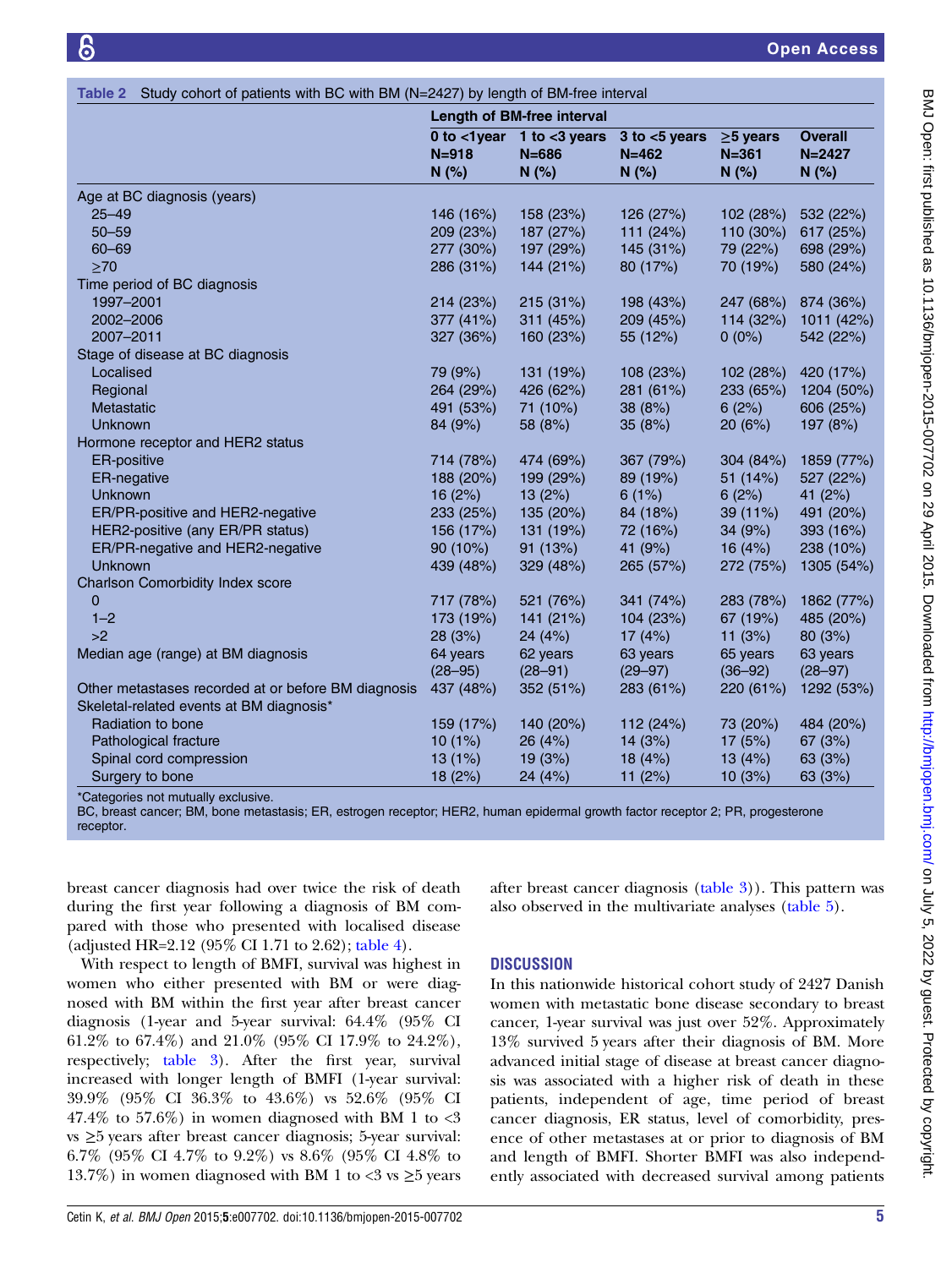Stage of disease at BC diagnosis

Length of bone metastasis-free interval (years)

| ine metastasis-tree interval                                                                                                                                                                                                                                                                                                                                                                                                                                                                            |                                                                                                                                                                                                                                                                                                                                                                                                                                                                                                                                                                  |                                |
|---------------------------------------------------------------------------------------------------------------------------------------------------------------------------------------------------------------------------------------------------------------------------------------------------------------------------------------------------------------------------------------------------------------------------------------------------------------------------------------------------------|------------------------------------------------------------------------------------------------------------------------------------------------------------------------------------------------------------------------------------------------------------------------------------------------------------------------------------------------------------------------------------------------------------------------------------------------------------------------------------------------------------------------------------------------------------------|--------------------------------|
| 1-year survival<br>% (95% CI)                                                                                                                                                                                                                                                                                                                                                                                                                                                                           | 3-year survival*<br>% (95% CI)                                                                                                                                                                                                                                                                                                                                                                                                                                                                                                                                   | 5-year survivalt<br>% (95% CI) |
| age of disease at BC diagnosis                                                                                                                                                                                                                                                                                                                                                                                                                                                                          |                                                                                                                                                                                                                                                                                                                                                                                                                                                                                                                                                                  |                                |
| Localised<br>59.0 (54.2 to 63.6)                                                                                                                                                                                                                                                                                                                                                                                                                                                                        | 35.2 (30.2 to 40.2)                                                                                                                                                                                                                                                                                                                                                                                                                                                                                                                                              | 19.6 (15.3 to 24.5)            |
| Regional<br>50.7 (47.9 to 53.5)                                                                                                                                                                                                                                                                                                                                                                                                                                                                         | 25.0 (22.4 to 27.7)                                                                                                                                                                                                                                                                                                                                                                                                                                                                                                                                              | 12.4 (10.2 to 14.9)            |
| <b>Metastatic</b><br>52.0 (47.9 to 55.9)                                                                                                                                                                                                                                                                                                                                                                                                                                                                | 22.8 (19.3 to 26.6)                                                                                                                                                                                                                                                                                                                                                                                                                                                                                                                                              | $9.5(6.9 \text{ to } 12.6)$    |
| Unknown<br>49.7 (42.6 to 56.5)                                                                                                                                                                                                                                                                                                                                                                                                                                                                          | 27.3 (20.2 to 34.9)                                                                                                                                                                                                                                                                                                                                                                                                                                                                                                                                              | 13.3 (7.3 to 21.2)             |
| ngth of bone metastasis-free interval (years)                                                                                                                                                                                                                                                                                                                                                                                                                                                           |                                                                                                                                                                                                                                                                                                                                                                                                                                                                                                                                                                  |                                |
| 64.4 (61.2 to 67.4)<br><1                                                                                                                                                                                                                                                                                                                                                                                                                                                                               | 37.8 (34.4 to 41.2)                                                                                                                                                                                                                                                                                                                                                                                                                                                                                                                                              | 21.0 (17.9 to 24.2)            |
| 1 to $<$ 3<br>39.9 (36.3 to 43.6)                                                                                                                                                                                                                                                                                                                                                                                                                                                                       | 16.4 (13.5 to 19.5)                                                                                                                                                                                                                                                                                                                                                                                                                                                                                                                                              | 6.7 $(4.7 \text{ to } 9.2)$    |
| $3$ to $<$ 5<br>47.0 (42.4 to 51.4)                                                                                                                                                                                                                                                                                                                                                                                                                                                                     | 18.5 (14.7 to 22.6)                                                                                                                                                                                                                                                                                                                                                                                                                                                                                                                                              | 7.4 (4.7 to 10.9)              |
| $\geq 5$<br>52.6 (47.4 to 57.6)                                                                                                                                                                                                                                                                                                                                                                                                                                                                         | 25.7 (20.5 to 31.3)                                                                                                                                                                                                                                                                                                                                                                                                                                                                                                                                              | $8.6$ (4.8 to 13.7)            |
| Overall<br>52.4 (50.4 to 54.4)                                                                                                                                                                                                                                                                                                                                                                                                                                                                          | 26.4 (24.5 to 28.3)                                                                                                                                                                                                                                                                                                                                                                                                                                                                                                                                              | 13.1 (11.4 to 14.8)            |
| estricted to patients with bone metastasis diagnosed prior to 2010.<br>lestricted to patients with bone metastasis diagnosed prior to 2008.<br>c, breast cancer.                                                                                                                                                                                                                                                                                                                                        |                                                                                                                                                                                                                                                                                                                                                                                                                                                                                                                                                                  |                                |
| owing their breast cancer diagnosis.<br>ur finding that initial stage of disease at breast<br>cer diagnosis represents an important prognostic<br>or for survival among patients with breast cancer<br>1 BM is consistent with the published literature on<br>topic. <sup>12</sup> <sup>13</sup> <sup>15</sup> <sup>17</sup> Kuru <i>et al</i> <sup>13</sup> studied the medical<br>ords of 470 patients with breast cancer from a single                                                               | metastatic bone disease secondary to breast cance<br>regardless of initial stage of disease, presence of metast<br>sis to other distant sites, and first-line treatmen<br>received.<br>We also found that survival was longest among patien<br>diagnosed with BM at the time of breast cancer prese<br>tation or within the following year. But among patien                                                                                                                                                                                                     |                                |
| itution in Turkey who had T1-T3 tumours and devel-<br>d distant skeletal or visceral metastases following<br>dified radical mastectomy. In multivariate analyses,<br>e IIIC disease (vs stage I disease) at breast cancer<br>sentation was associated with a nearly twofold<br>rease in mortality after distant metastasis. Another<br>rle-institution Turkish study specifically focused on<br>produced similar findings. The study included data<br>248 patients with breast cancer with localised or | diagnosed with BM at least 1 year following their initi<br>breast cancer diagnosis, longer BMFI was associated wit<br>decreased mortality risk. Previous research on this assoc<br>ation has produced conflicting results. <sup>10</sup> $12-17$ Fe<br>example, in a study of 648 patients with consecutiv<br>metastatic breast cancer treated at a German academ<br>institution between 1977 and 1985, shorter BMFI $\langle$ <2<br>$\geq$ 2 years) was associated with a nearly twofold increase<br>risk of death in patients whose site of first metastasis w |                                |

<span id="page-5-0"></span>Table 3 Survival in patients with BC with bone metastases (N=2427) by stage of disease at BC diagnosis and by length of bone metastasis-free interval

BC, breast cancer.

with breast cancer who were diagnosed with  $B$ following their breast cancer diagnosis.

Our finding that initial stage of disea cancer diagnosis represents an important factor for survival among patients with with BM is consistent with the published literature on this topic.<sup>12 [13](#page-7-0) 15</sup> <sup>17</sup> Kuru *et al*<sup>13</sup> studied the medical records of 470 patients with breast cancer institution in Turkey who had T1–T3 tumours oped distant skeletal or visceral metasta modified radical mastectomy. In multivar stage IIIC disease (vs stage I disease) at presentation was associated with a ne increase in mortality after distant metast single-institution Turkish study specifically BM produced similar findings. The study on 248 patients with breast cancer with regional stage disease whose first distant metastasis after surgical treatment was in the skeleton (with or without visceral metastases).[17](#page-7-0) Multivariate modelling of prognostic factors for survival after BM demonstrated that more advanced disease stage was independently associated with increased mortality risk. These results are consistent with older but similar research on patients with metastatic breast cancer in the UK and in the USA. $^{14}$  15 Our study extends these previous

mong patients ancer presennong patients g their initial ssociated with on this associ- $\frac{10}{10}$  12–17 For h consecutive nan academic  $r$  BMFI ( $<$ 2 vs old increased metastasis was the bone.[14](#page-7-0) Conversely, in the recent Turkish study of patients with breast cancer with BM, length of BMFI  $(\leq 12$  vs >12 months) did not show prognostic signifi-cance in multivariate modelling.<sup>[17](#page-7-0)</sup>

In contrast to our study, the majority of studies examining the relationship between length of the metastasisfree interval and survival in patients with metastatic breast cancer have excluded women who presented with distant metastases at breast cancer diagnosis. Thus, most

Table 4 Crude and adjusted associations between stage of disease at breast cancer diagnosis and mortality during the first year following a diagnosis of bone metastasis in patients with breast cancer (N=2427)

|                                             | Crude HR (95% CI)                                                                                                                                                                                                             | Adjusted HR* (95% CI)          |
|---------------------------------------------|-------------------------------------------------------------------------------------------------------------------------------------------------------------------------------------------------------------------------------|--------------------------------|
| Stage of disease at breast cancer diagnosis |                                                                                                                                                                                                                               |                                |
| Localised                                   | Reference                                                                                                                                                                                                                     | Reference                      |
| Regional                                    | 1.29 $(1.08 \text{ to } 1.52)$                                                                                                                                                                                                | 1.34 $(1.13 \text{ to } 1.60)$ |
| Metastatic                                  | 1.23 (1.02 to 1.49)                                                                                                                                                                                                           | 2.12 (1.71 to 2.62)            |
| <b>Unknown</b>                              | 1.33 $(1.03 \text{ to } 1.70)$                                                                                                                                                                                                | 1.55 (1.20 to 2.00)            |
|                                             | *Asilicated for one of broads and or dispression that popular laterated and one of a contracted and contracted as a set of the set of a set of the set of a set of the set of the set of the set of the set of the set of the |                                |

\*Adjusted for age at breast cancer diagnosis, time period of breast cancer diagnosis, estrogen receptor status, level of comorbidity, other metastases recorded at or before bone metastasis diagnosis and length of bone metastasis-free interval.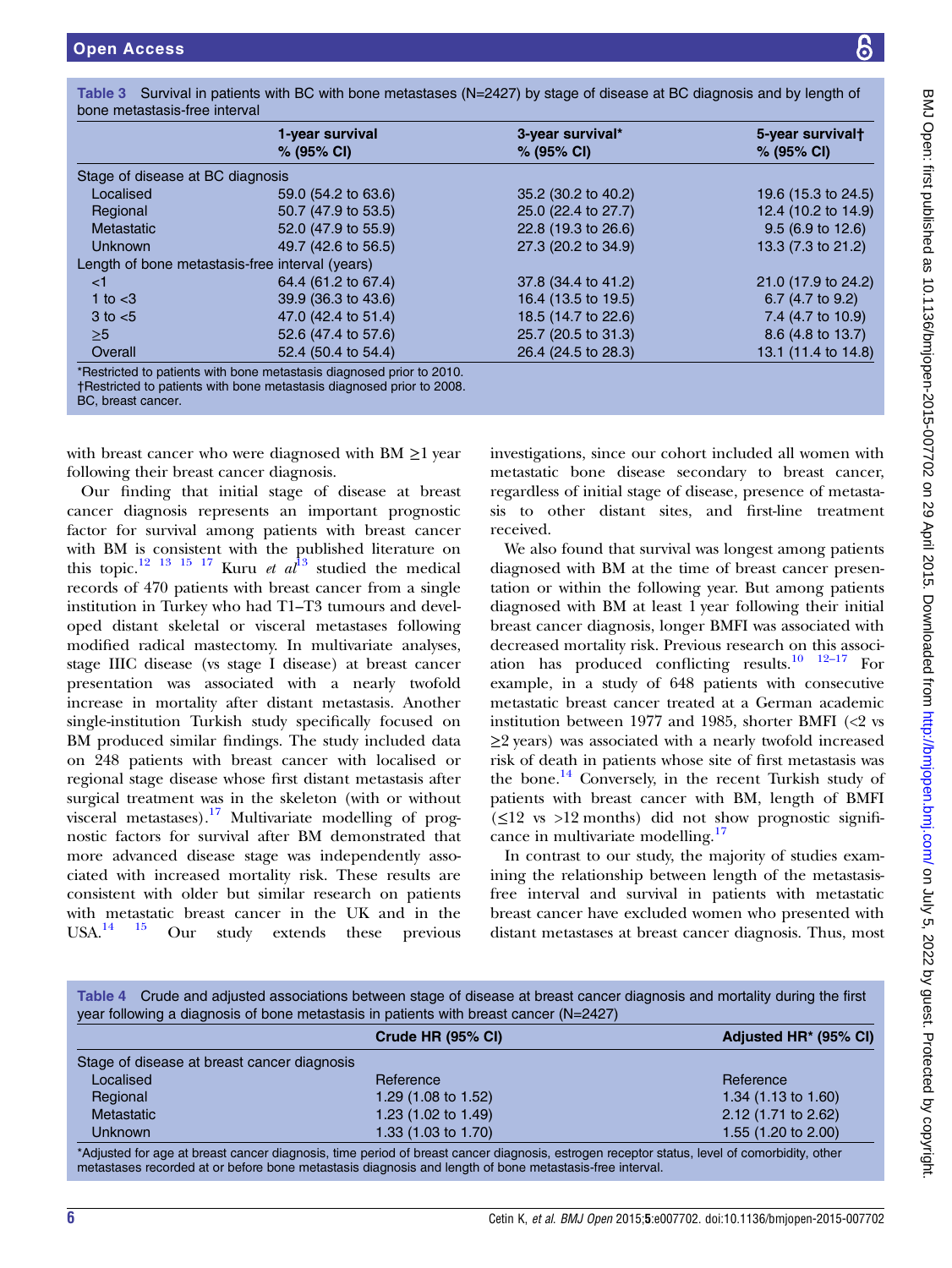| following a diagnosis of bone metastasis in patients with breast cancer $(N=2427)$ |                                                                                                                                             |                                   |  |
|------------------------------------------------------------------------------------|---------------------------------------------------------------------------------------------------------------------------------------------|-----------------------------------|--|
|                                                                                    | Crude HR (95% CI)                                                                                                                           | Adjusted HR <sup>*</sup> (95% CI) |  |
| Length of bone metastasis-free interval (years)                                    |                                                                                                                                             |                                   |  |
| <1                                                                                 | Reference                                                                                                                                   | Reference                         |  |
| 1 to $<$ 3                                                                         | 2.00 (1.73 to 2.31)                                                                                                                         | $2.64$ (2.23 to 3.12)             |  |
| $3$ to $< 5$                                                                       | 1.74 (1.48 to 2.06)                                                                                                                         | 2.45 (2.02 to 2.97)               |  |
| $\geq 5$                                                                           | 1.47 (1.23 to 1.77)                                                                                                                         | 2.21 (1.77 to 2.76)               |  |
|                                                                                    | *Adjusted for age at breast cancer diagnosis, time period of breast cancer diagnosis, estrogen receptor status, level of comorbidity, other |                                   |  |

<span id="page-6-0"></span>Table 5 Crude and adjusted associations between length of bone metastasis-free interval and mortality during the first year

\*Adjusted for age at breast cancer diagnosis, time period of breast cancer diagnosis, estrogen receptor status, level of comorbidity, other metastases recorded at or before bone metastasis diagnosis and stage of disease at breast cancer diagnosis.

previous work focused only on women with recurrent breast cancer. To our knowledge, only one other relevant study was similar to ours in its inclusion of women with metastatic bone lesions at the time of breast cancer diagnosis as well as women who developed BM later in their disease course. In that study, the medical records of 82 Japanese patients with breast cancer with metasta-sis initially confined to bone were reviewed.<sup>[16](#page-7-0)</sup> Women with a longer BMFI ( $\geq$ 24 months) or a BMFI of 0 (BM at time of breast cancer diagnosis) demonstrated longer survival compared with those who had a shorter BMFI  $\left($  <24 months), but this association was not statistically significant. Estimates of 1-year and 5-year survival from this study were 100% and 37%, respectively, in 12 patients with BMFI of 0; 73% and 21%, respectively, in 15 patients with BMFI <24 months; and 84% and 27%, respectively, in 55 patients with BMFI  $\geq$ 24 months.<sup>[16](#page-7-0)</sup> Although the study was relatively small and included only women diagnosed with breast cancer prior to 1988, the nature of the relationship between length of BMFI and survival is consistent with that observed in our study.

It is possible that the prolonged survival we observed among patients with a BMFI of  $\langle$ 1 year at least partly results from occurrence of BM that are asymptomatic or less severe than those diagnosed later. There is likely to be intensive follow-up during the first year after a diagnosis of breast cancer, which could uncover these types of BM. Consequently, longer survival time observed in these patients could simply reflect lead-time bias. This hypothesis is supported by our finding that the proportion of patients presenting with at least one SRE at the time of BM diagnosis was lowest in those with a BMFI of <1 year. Alternatively, detection of bone metastases in asymptomatic patients could allow for early and targeted therapy, leading to better outcomes.

It is also possible that patients with breast cancer who present with BM at the time of breast cancer diagnosis may have an indolent, chronic disease course with prolonged survival, particularly when the metastat[ic br](#page-7-0)east cancer remains confined to the skeletal system. $24-26$  We attempted to explore this premise by examining the distribution of ER, PR and HER2 status in the patients with breast cancer by length of BMFI, given that ER-positive tumours are generally more indolent and less aggressive but more likely to metastasise to bone. $27$  We found that there was no clear pattern in the proportion of ER-positive breast cancer tumours by length of BMFI. Unfortunately, approximately half of the patients lacked key information on PR and HER2 status needed for a more comprehensive analysis, and the data did not appear to be missing at random. Missing PR or HER2 status was relatively more frequent in women who presented with earlier stages of disease at breast cancer diagnosis (65% of women who presented with localised disease at their breast cancer diagnosis had missing PR or HER2 status vs 46% who presented with metastatic disease) and in those with a longer BMFI (75% of women who were diagnosed with BM at least 5 years after their breast cancer diagnosis had missing PR or HER2 status vs 48% who presented with or were diagnosed with BM within the first year after breast cancer diagnosis).

The primary strength of our study is its use of a nationwide cohort with complete follow-up. Given mandatory registration of all cancer cases in Denmark, ascertainment of breast cancer is virtually complete. As well, availability of free access to hospitals through the National Health System essentially eliminates private inpatient or outpatient treatment for breast cancer.

A major study limitation was our dependence on diagnosis codes in the DNRP to identify BM. The validity of recorded ICD-10 diagnosis codes of BM in patients with breast cancer in the DNRP was previously characterised using data from medical chart reviews as the reference.<sup>[28](#page-7-0)</sup> Although the DNRP's specificity was 0.99 (95% CI 0.93 to 1.00), the sensitivity was only  $0.32$  (95% CI 0.13 to 0.57). Possible explanations for this high level of undercoding include lack of incentive to code BM in patients who are believed to have a poor prognosis, failure to clinically recognise BM, and non-mandatory reporting of BM in Denmark.<sup>[28](#page-7-0)</sup> As we examined relative mortality exclusively among patients with BM, it is unlikely that undercoding could significantly bias our estimates or modify our conclusions.

Several additional concerns must be noted. Since metastases to other distant sites have an effect on mortality and are associated with initial stage of disease at breast cancer diagnosis and possibly length of BMFI, we attempted to control for presence of other metastases prior to or at the time of diagnosis of BM. However, the validity of the DNRP coding of metastases to other distant sites is unknown. Also, although we measured the level of comorbidity using the CCI, which has been